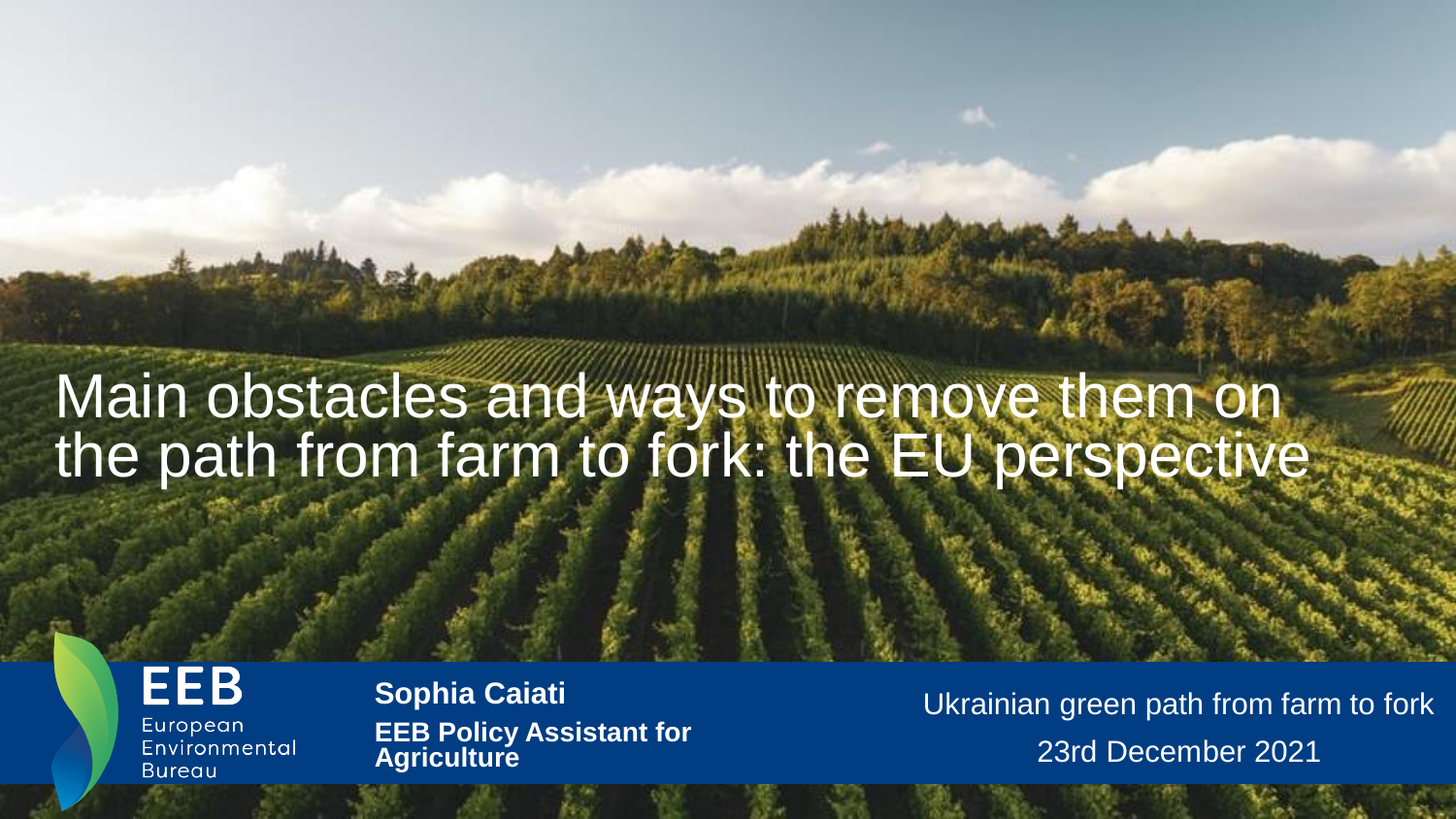# **How to make the CAP compatible with the EU Green Deal?**

#### **The European Green Deal**

- **Climate neutrality** by 2050 and -55% net GHG emissions reduction by 2030
- Put **biodiversity** on the path to recovery by 2030
- **5 headline targets for the farming sector:**
	- 50% reduction of chemical pesticides;
	- 50% reduction of nutrient losses and 20% reduction of fertilisers;
	- 50% reduction of antimicrobials in animal farming and aquaculture;
	- 25% organic farming;

**Farm to Fork Strategy** 

> For a fair, healthy and nvironmentally-friendly lood system

• 10% high-diversity landscape features.



- In theory: revised CAP should allow for greener & fairer agricultural policy across EU countries,
- BUT it shows too little ambitions to address the urgent issues of climate change and biodiversity loss - instead "business as usual" approach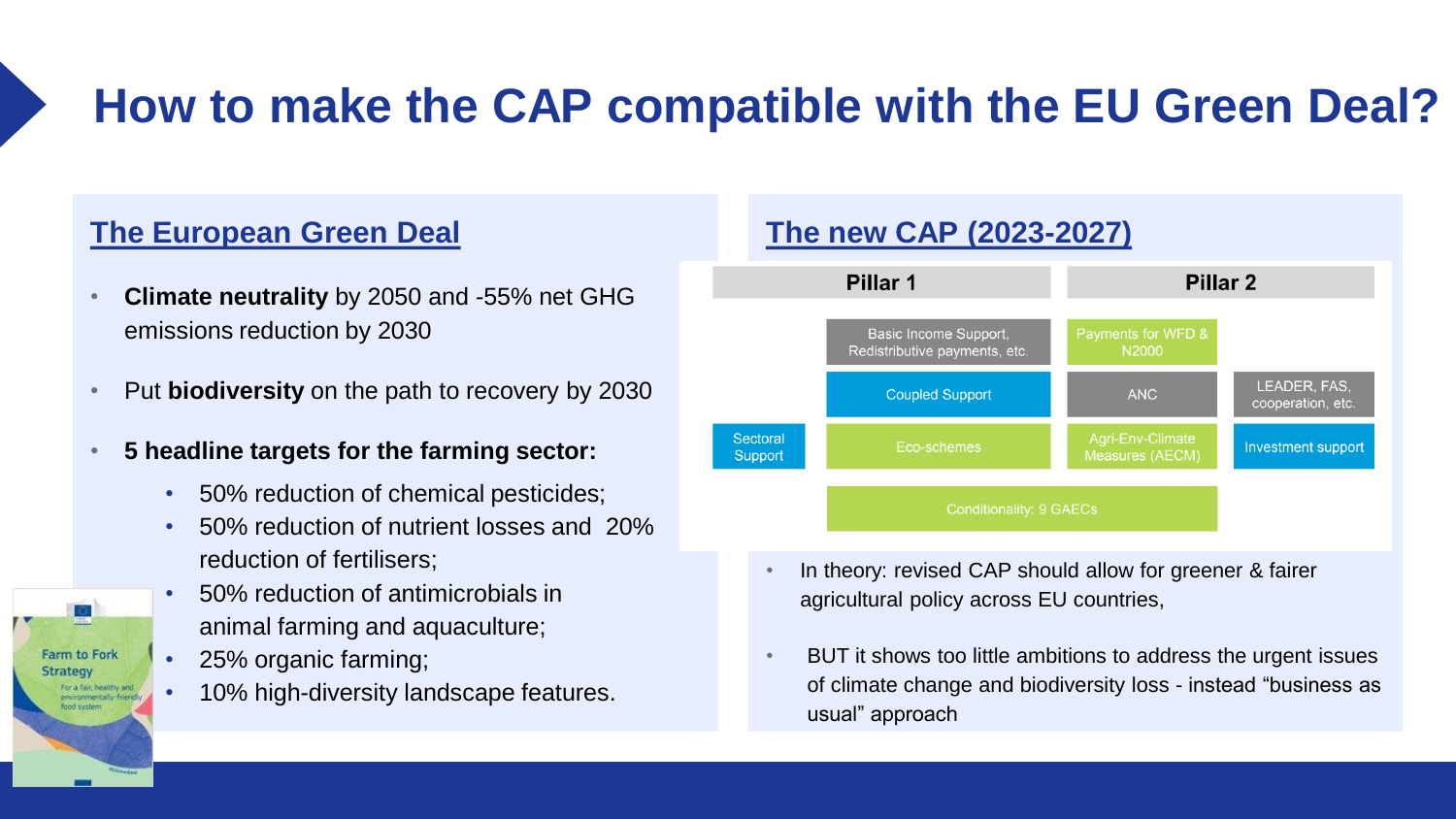## **CAP Eco-schemes – will they be worth their name?**

- **State of play:** current intensive model of food production is wreaking havoc for the environment & cannot be sustained over the long-term
- Many expectations for a greener CAP have been pinned on **ecoschemes**
	- a new form of direct payments for environmentally-friendly farming
	- fully funded by the EU and take the form of yearly payments to farmers who voluntarily enroll
	- MS in principle plan to spend at least 25% of direct payments budget on ecoschemes
	- aim of eco-schemes is to reward those farmers who choose to go one step further and manage land in a nature- and climate-friendly way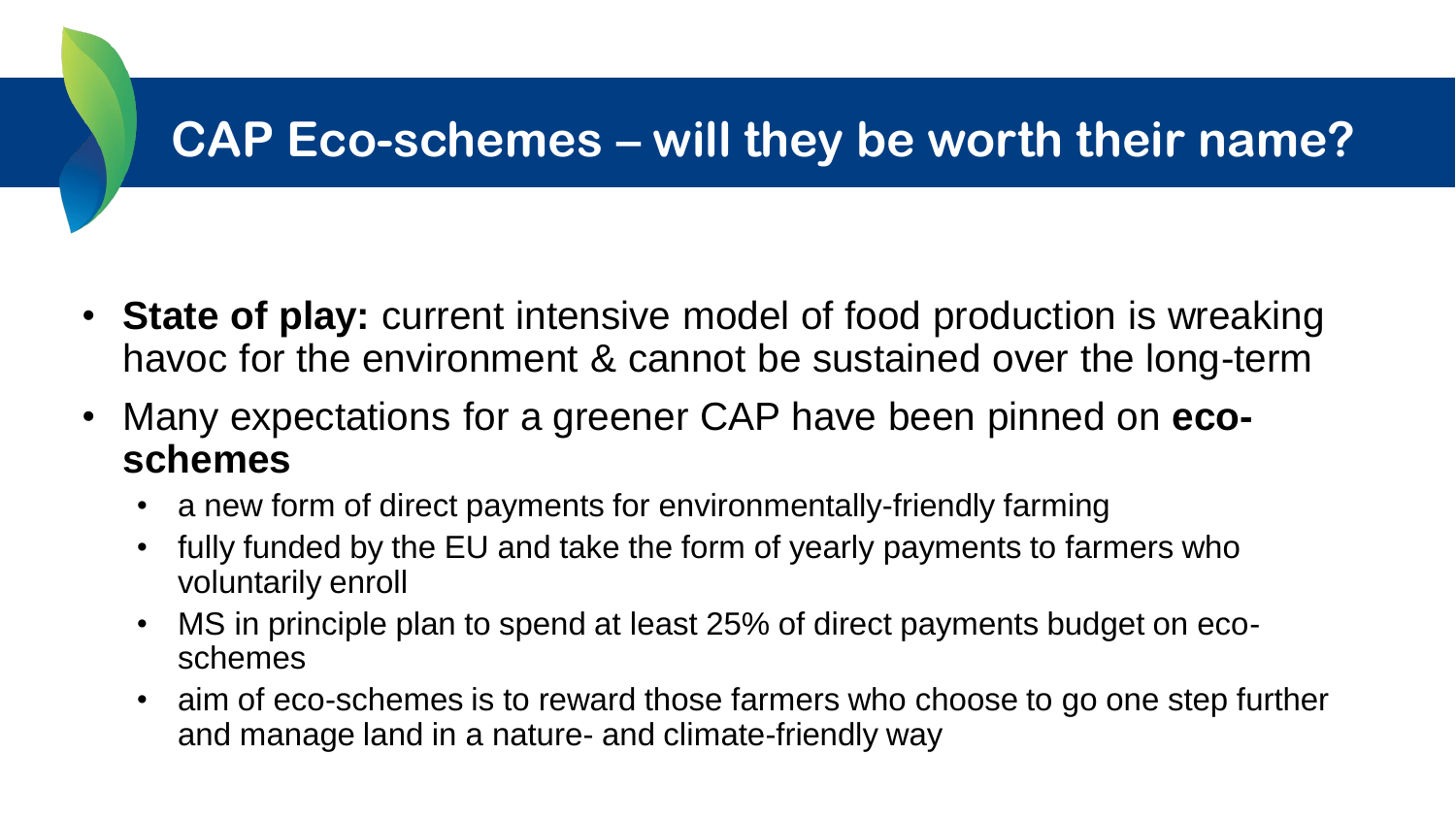## **Key insights from eco-schemes assessment**

November 2021

#### **Will CAP eco-schemes** be worth their name?

An assessment of draft eco-schemes proposed by Member States



### **Key Findings:**

- 3 **most common eco-schemes**: (1) Management and creation of landscape features (2) Extensive grasslands management (3) Use of cover/catch crops
- Problematic: Member States' proposed **eco-schemes** will **fall very short of expectations**
	- $\triangleright$  Several well-designed schemes (space4nature), but too often with insufficient budget / payment levels
	- $\triangleright$  Piece-meal approach, very few multi-dimensional ecoschemes
	- $\triangleright$  Conditionality (and greening) brought into ecoschemes
	- $\triangleright$  Several eco-schemes focusing on techno-fixes
	- $\triangleright$  Key environmental pressures remain unaddressed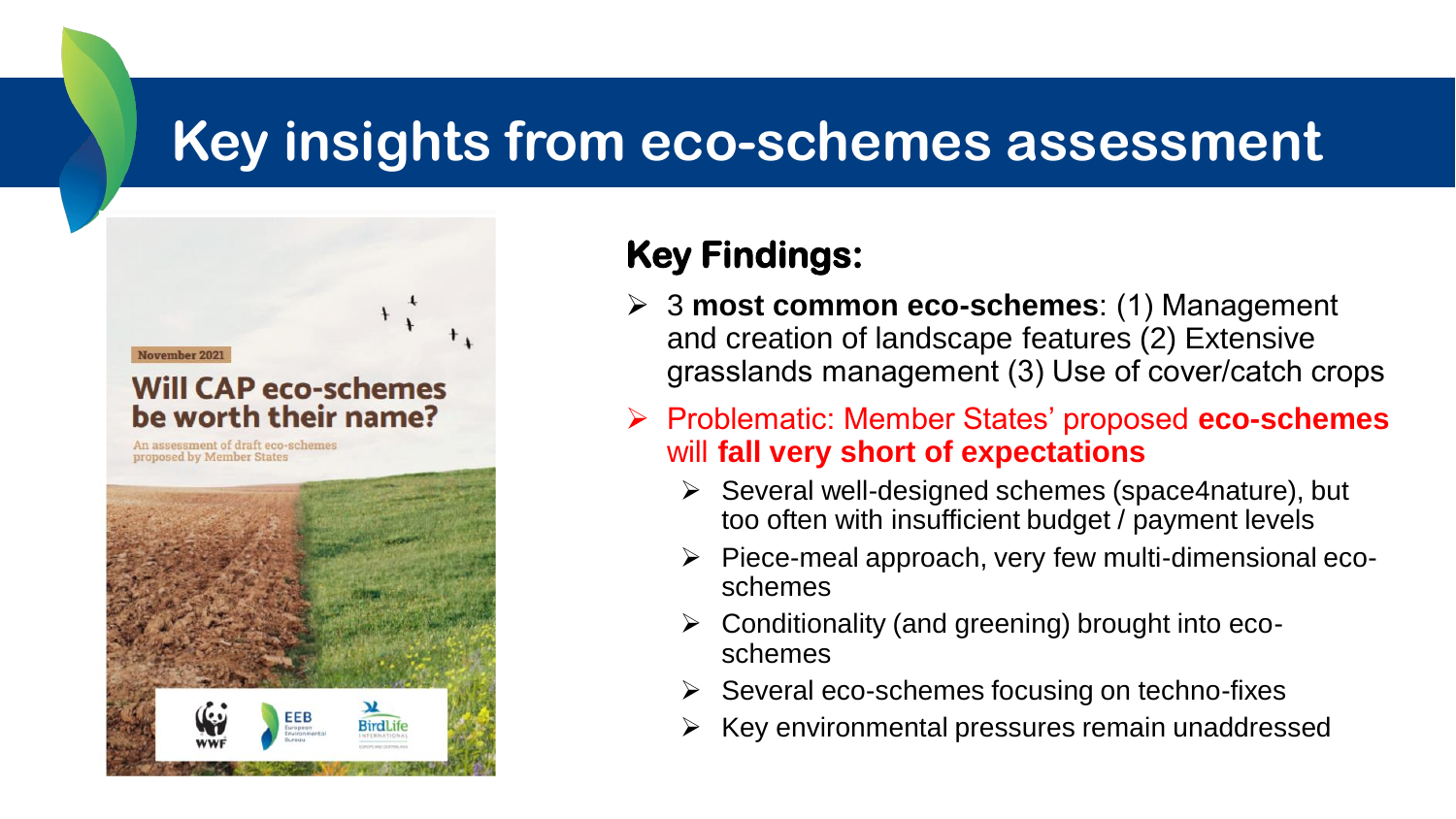## **Key insights from eco-schemes assessment**



### **Worst examples include:**

- precision farming
- eco-schemes for no-till farming without limits on herbicides
- end-of pipe solutions for livestock (additives to feed)
- "greening type" eco-schemes
- grassland schemes without right livestock densities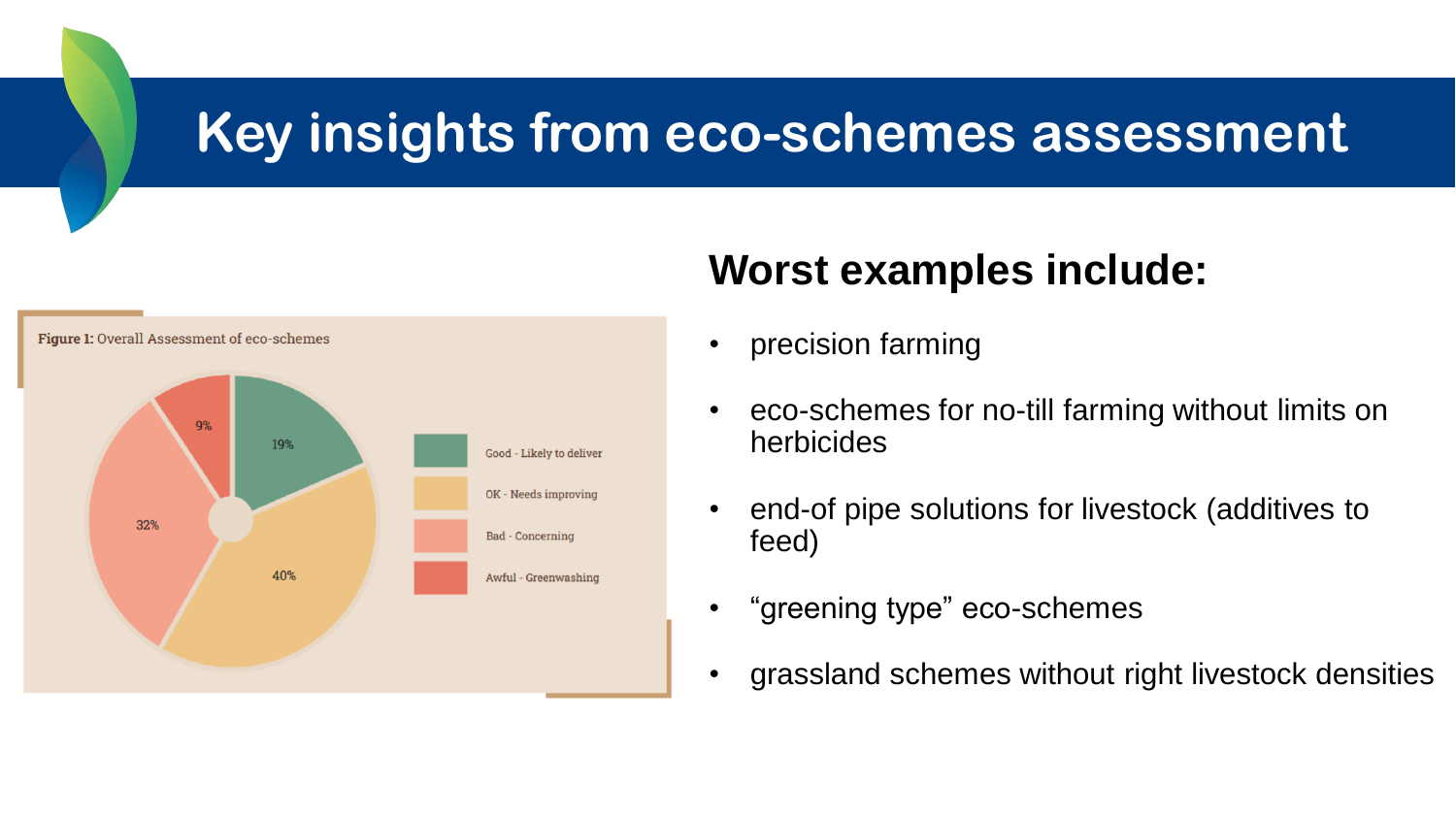# **Eco-schemes recommendations**

- **Support a transition**, not marginal improvements to unsustainable models
- **Do not pay for what should be mandatory** (in EU/national laws or in conditionality)
- **Set clear baselines & targets** in eco-schemes targeting efficiency improvements / reductions in inputs
- **Do no harm**: no environmental trade-offs
- **Ensure proportionality** between the level of payment and the expected environmental benefits.
- Focus on **system-based, agro-ecological approaches**: conservation agriculture, circular agriculture, agroforestry or organic farming usually integrate a variety of different management practices that impact on multiple sustainability objectives

Holistic diagnostic of the problems & of the solutions is crucial. We can't afford to create new problems or worsen existing ones while tackling one single environmental dimension